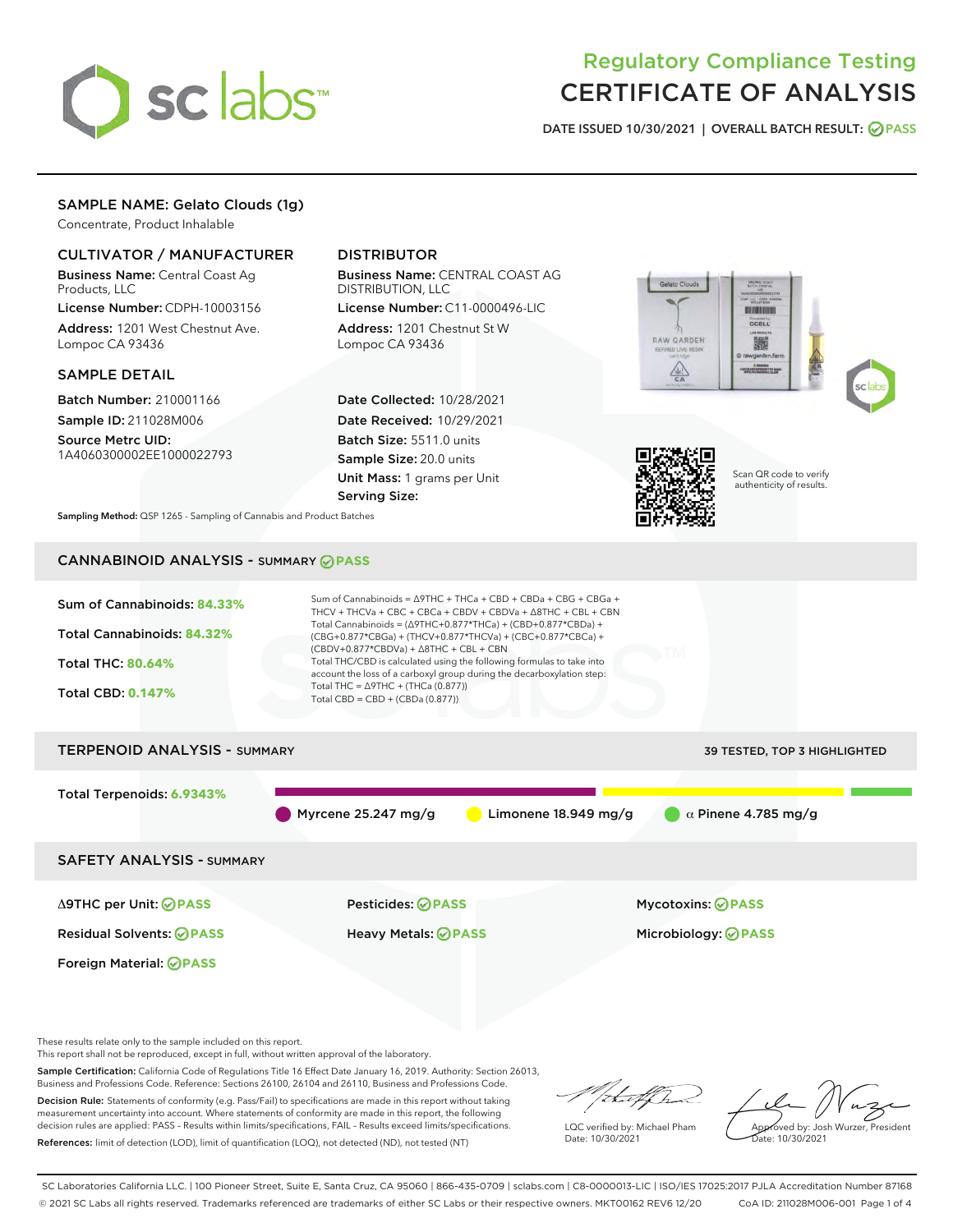



GELATO CLOUDS (1G) | DATE ISSUED 10/30/2021 | OVERALL BATCH RESULT: 2 PASS

#### CANNABINOID TEST RESULTS - 10/29/2021 2 PASS

Tested by high-performance liquid chromatography with diode-array detection (HPLC-DAD). **Method:** QSP 1157 - Analysis of Cannabinoids by HPLC-DAD

#### TOTAL CANNABINOIDS: **84.32%**

Total Cannabinoids (Total THC) + (Total CBD) + (Total CBG) + (Total THCV) + (Total CBC) + (Total CBDV) + ∆8THC + CBL + CBN

TOTAL THC: **80.64%** Total THC (∆9THC+0.877\*THCa)

TOTAL CBD: **0.147%**

Total CBD (CBD+0.877\*CBDa)

TOTAL CBG: 2.695% Total CBG (CBG+0.877\*CBGa)

TOTAL THCV: 0.63% Total THCV (THCV+0.877\*THCVa)

TOTAL CBC: ND Total CBC (CBC+0.877\*CBCa)

TOTAL CBDV: ND Total CBDV (CBDV+0.877\*CBDVa)

| <b>COMPOUND</b>            | LOD/LOQ<br>(mg/g) | <b>MEASUREMENT</b><br><b>UNCERTAINTY</b><br>(mg/g) | <b>RESULT</b><br>(mg/g) | <b>RESULT</b><br>(%) |
|----------------------------|-------------------|----------------------------------------------------|-------------------------|----------------------|
| <b>A9THC</b>               | 0.06 / 0.26       | ±27.714                                            | 805.63                  | 80.563               |
| <b>CBG</b>                 | 0.06/0.19         | ±1.062                                             | 26.95                   | 2.695                |
| <b>THCV</b>                | 0.1 / 0.2         | ±0.31                                              | 6.3                     | 0.63                 |
| <b>CBN</b>                 | 0.1/0.3           | ±0.14                                              | 2.1                     | 0.21                 |
| <b>CBD</b>                 | 0.07/0.29         | ±0.068                                             | 1.47                    | 0.147                |
| <b>THCa</b>                | 0.05 / 0.14       | ±0.023                                             | 0.88                    | 0.088                |
| $\triangle$ 8THC           | 0.1/0.4           | N/A                                                | <b>ND</b>               | <b>ND</b>            |
| <b>THCVa</b>               | 0.07/0.20         | N/A                                                | <b>ND</b>               | <b>ND</b>            |
| <b>CBDa</b>                | 0.02/0.19         | N/A                                                | <b>ND</b>               | <b>ND</b>            |
| <b>CBDV</b>                | 0.04 / 0.15       | N/A                                                | <b>ND</b>               | <b>ND</b>            |
| <b>CBDVa</b>               | 0.03/0.53         | N/A                                                | <b>ND</b>               | <b>ND</b>            |
| <b>CBGa</b>                | 0.1 / 0.2         | N/A                                                | <b>ND</b>               | <b>ND</b>            |
| <b>CBL</b>                 | 0.06 / 0.24       | N/A                                                | <b>ND</b>               | <b>ND</b>            |
| <b>CBC</b>                 | 0.2 / 0.5         | N/A                                                | <b>ND</b>               | <b>ND</b>            |
| <b>CBCa</b>                | 0.07/0.28         | N/A                                                | <b>ND</b>               | <b>ND</b>            |
| <b>SUM OF CANNABINOIDS</b> |                   |                                                    | 843.3 mg/g              | 84.33%               |

#### **UNIT MASS: 1 grams per Unit**

| ∆9THC per Unit                        | 1120 per-package limit | 805.63 mg/unit | <b>PASS</b> |
|---------------------------------------|------------------------|----------------|-------------|
| <b>Total THC per Unit</b>             |                        | 806.40 mg/unit |             |
| <b>CBD</b> per Unit                   |                        | $1.47$ mg/unit |             |
| <b>Total CBD per Unit</b>             |                        | $1.47$ mg/unit |             |
| Sum of Cannabinoids<br>per Unit       |                        | 843.3 mg/unit  |             |
| <b>Total Cannabinoids</b><br>per Unit |                        | 843.2 mg/unit  |             |

| <b>COMPOUND</b>                     | LOD/LOQ<br>(mg/g) | <b>MEASUREMENT</b><br><b>UNCERTAINTY</b><br>(mg/g) | <b>RESULT</b><br>(mg/g)                         | <b>RESULT</b><br>(%) |
|-------------------------------------|-------------------|----------------------------------------------------|-------------------------------------------------|----------------------|
| <b>Myrcene</b>                      | 0.008 / 0.025     | ±0.3257                                            | 25.247                                          | 2.5247               |
| Limonene                            | 0.005 / 0.016     | ±0.2710                                            | 18.949                                          | 1.8949               |
| $\alpha$ Pinene                     | 0.005 / 0.017     | ±0.0412                                            | 4.785                                           | 0.4785               |
| $\upbeta$ Caryophyllene             | 0.004 / 0.012     | ±0.1670                                            | 4.691                                           | 0.4691               |
| Ocimene                             | 0.011 / 0.038     | ±0.1336                                            | 4.162                                           | 0.4162               |
| $\beta$ Pinene                      | 0.004 / 0.014     | ±0.0467                                            | 4.063                                           | 0.4063               |
| Linalool                            | 0.009 / 0.032     | ±0.0987                                            | 2.598                                           | 0.2598               |
| $\alpha$ Humulene                   | 0.009/0.029       | ±0.0364                                            | 1.134                                           | 0.1134               |
| Fenchol                             | 0.010 / 0.034     | ±0.0376                                            | 0.972                                           | 0.0972               |
| trans-ß-Farnesene                   | 0.008 / 0.025     | ±0.0274                                            | 0.773                                           | 0.0773               |
| Terpineol                           | 0.016 / 0.055     | ±0.0348                                            | 0.566                                           | 0.0566               |
| Camphene                            | 0.005 / 0.015     | ±0.0056                                            | 0.487                                           | 0.0487               |
| Terpinolene                         | 0.008 / 0.026     | ±0.0077                                            | 0.377                                           | 0.0377               |
| <b>Borneol</b>                      | 0.005 / 0.016     | ±0.0063                                            | 0.149                                           | 0.0149               |
| Fenchone                            | 0.009 / 0.028     | ±0.0038                                            | 0.132                                           | 0.0132               |
| Guaiol                              | 0.009 / 0.030     | ±0.0031                                            | 0.066                                           | 0.0066               |
| Citronellol                         | 0.003 / 0.010     | ±0.0026                                            | 0.053                                           | 0.0053               |
| $\gamma$ Terpinene                  | 0.006 / 0.018     | ±0.0007                                            | 0.042                                           | 0.0042               |
| $\alpha$ Bisabolol                  | 0.008 / 0.026     | ±0.0020                                            | 0.038                                           | 0.0038               |
| $\alpha$ Terpinene                  | 0.005 / 0.017     | ±0.0005                                            | 0.033                                           | 0.0033               |
| Sabinene Hydrate                    | 0.006 / 0.022     | ±0.0010                                            | 0.026                                           | 0.0026               |
| $\alpha$ Phellandrene               | 0.006 / 0.020     | N/A                                                | <loq< th=""><th><loq< th=""></loq<></th></loq<> | <loq< th=""></loq<>  |
| 3 Carene                            | 0.005 / 0.018     | N/A                                                | <loq< th=""><th><loq< th=""></loq<></th></loq<> | <loq< th=""></loq<>  |
| p-Cymene                            | 0.005 / 0.016     | N/A                                                | <loq< th=""><th><loq< th=""></loq<></th></loq<> | <loq< th=""></loq<>  |
| Nerol                               | 0.003 / 0.011     | N/A                                                | <loq< th=""><th><loq< th=""></loq<></th></loq<> | <loq< th=""></loq<>  |
| Valencene                           | 0.009 / 0.030     | N/A                                                | <loq< th=""><th><loq< th=""></loq<></th></loq<> | <loq< th=""></loq<>  |
| <b>Nerolidol</b>                    | 0.009/0.028       | N/A                                                | <loq< th=""><th><loq< th=""></loq<></th></loq<> | <loq< th=""></loq<>  |
| Caryophyllene<br>Oxide <sup>'</sup> | 0.010 / 0.033     | N/A                                                | <loq< th=""><th><loq< th=""></loq<></th></loq<> | <loq< th=""></loq<>  |
| Sabinene                            | 0.004 / 0.014     | N/A                                                | <b>ND</b>                                       | ND                   |
| Eucalyptol                          | 0.006 / 0.018     | N/A                                                | ND                                              | ND                   |
| (-)-Isopulegol                      | 0.005 / 0.016     | N/A                                                | ND                                              | ND                   |
| Camphor                             | 0.006 / 0.019     | N/A                                                | ND                                              | ND                   |
| Isoborneol                          | 0.004 / 0.012     | N/A                                                | ND                                              | ND                   |
| Menthol                             | 0.008 / 0.025     | N/A                                                | <b>ND</b>                                       | ND                   |
| R-(+)-Pulegone                      | 0.003 / 0.011     | N/A                                                | ND                                              | ND                   |
| Geraniol                            | 0.002 / 0.007     | N/A                                                | ND                                              | ND                   |
| <b>Geranyl Acetate</b>              | 0.004 / 0.014     | N/A                                                | <b>ND</b>                                       | ND                   |
| $\alpha$ Cedrene                    | 0.005 / 0.016     | N/A                                                | ND                                              | ND                   |
| Cedrol                              | 0.008 / 0.027     | N/A                                                | ND                                              | ND                   |
| <b>TOTAL TERPENOIDS</b>             |                   |                                                    | 69.343 mg/g                                     | 6.9343%              |

SC Laboratories California LLC. | 100 Pioneer Street, Suite E, Santa Cruz, CA 95060 | 866-435-0709 | sclabs.com | C8-0000013-LIC | ISO/IES 17025:2017 PJLA Accreditation Number 87168 © 2021 SC Labs all rights reserved. Trademarks referenced are trademarks of either SC Labs or their respective owners. MKT00162 REV6 12/20 CoA ID: 211028M006-001 Page 2 of 4

## TERPENOID TEST RESULTS - 10/30/2021

Terpene analysis utilizing gas chromatography-flame ionization detection (GC-FID). **Method:** QSP 1192 - Analysis of Terpenoids by GC-FID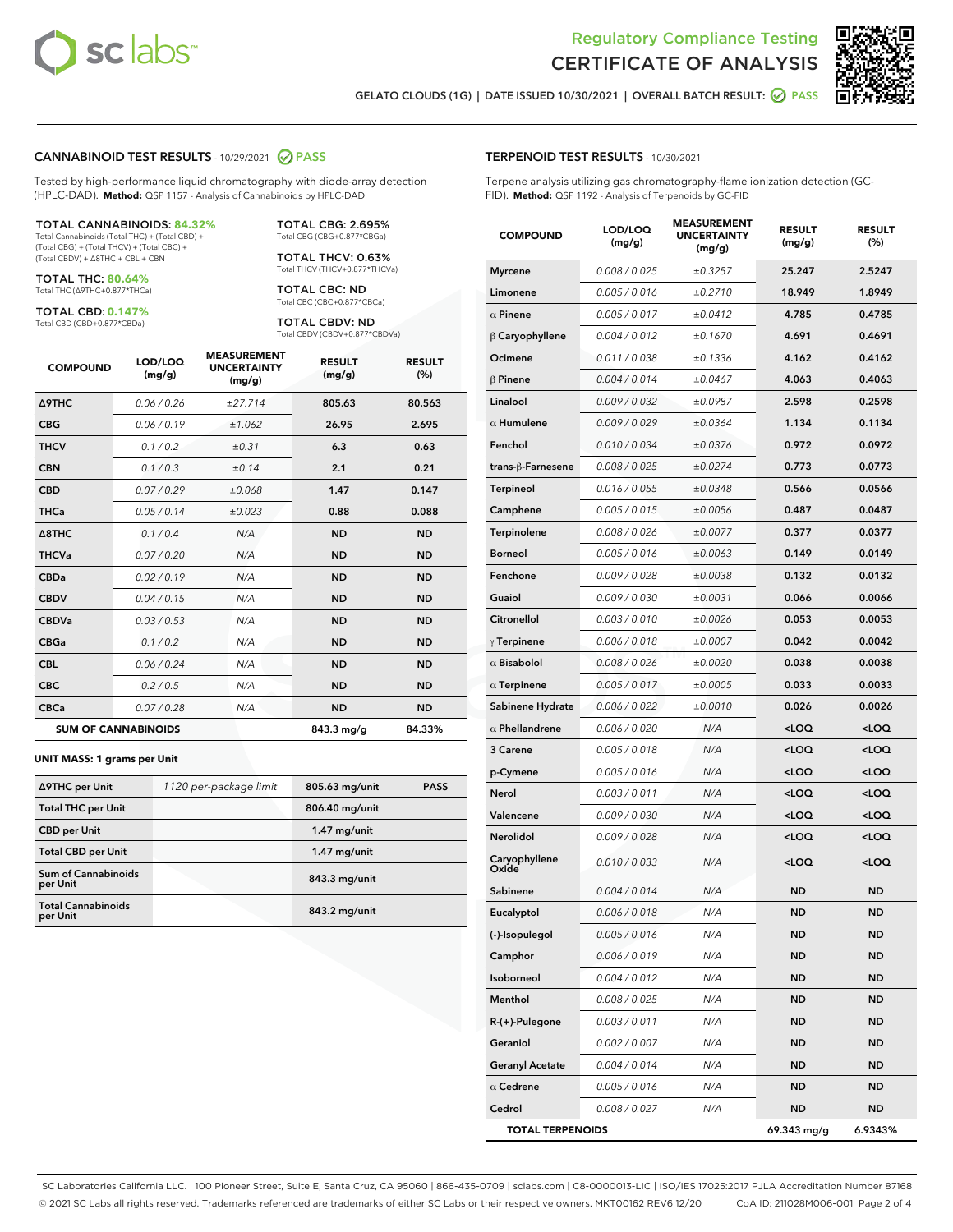



GELATO CLOUDS (1G) | DATE ISSUED 10/30/2021 | OVERALL BATCH RESULT: @ PASS

## CATEGORY 1 PESTICIDE TEST RESULTS - 10/30/2021 2 PASS

Pesticide and plant growth regulator analysis utilizing high-performance liquid chromatography-mass spectrometry (HPLC-MS) or gas chromatography-mass spectrometry (GC-MS). \*GC-MS utilized where indicated. **Method:** QSP 1212 - Analysis of Pesticides and Mycotoxins by LC-MS or QSP 1213 - Analysis of Pesticides by GC-MS

| <b>Aldicarb</b><br>0.03 / 0.08<br><b>ND</b><br>$\ge$ LOD<br>N/A<br><b>PASS</b><br>Carbofuran<br>0.02/0.05<br>$\ge$ LOD<br>N/A<br><b>ND</b><br><b>PASS</b><br>Chlordane*<br>0.03 / 0.08<br><b>ND</b><br>$>$ LOD<br>N/A<br><b>PASS</b><br>0.03/0.10<br><b>ND</b><br><b>PASS</b><br>Chlorfenapyr*<br>$\ge$ LOD<br>N/A<br>0.02 / 0.06<br>N/A<br><b>ND</b><br><b>PASS</b><br>Chlorpyrifos<br>$\ge$ LOD<br>0.02 / 0.07<br>N/A<br><b>ND</b><br><b>PASS</b><br>Coumaphos<br>$>$ LOD<br>Daminozide<br>0.02 / 0.07<br>$\ge$ LOD<br>N/A<br><b>ND</b><br><b>PASS</b><br><b>DDVP</b><br>0.03/0.09<br>$\ge$ LOD<br>N/A<br><b>ND</b><br><b>PASS</b><br>(Dichlorvos)<br>Dimethoate<br><b>ND</b><br><b>PASS</b><br>0.03 / 0.08<br>$>$ LOD<br>N/A<br>0.03/0.10<br>Ethoprop(hos)<br>$\ge$ LOD<br>N/A<br><b>ND</b><br><b>PASS</b><br>0.02 / 0.06<br>$\ge$ LOD<br>N/A<br><b>ND</b><br><b>PASS</b><br>Etofenprox<br>Fenoxycarb<br>0.03 / 0.08<br>$>$ LOD<br>N/A<br><b>ND</b><br><b>PASS</b><br>0.03 / 0.08<br><b>ND</b><br><b>PASS</b><br>Fipronil<br>$\ge$ LOD<br>N/A<br>Imazalil<br>0.02 / 0.06<br>$>$ LOD<br>N/A<br><b>ND</b><br><b>PASS</b><br>0.02 / 0.07<br>Methiocarb<br>N/A<br><b>ND</b><br>$>$ LOD<br><b>PASS</b><br>Methyl<br>0.03/0.10<br>$\ge$ LOD<br>N/A<br><b>ND</b><br><b>PASS</b><br>parathion<br>0.03/0.09<br>$\ge$ LOD<br>N/A<br><b>ND</b><br><b>PASS</b><br><b>Mevinphos</b><br>Paclobutrazol<br>0.02 / 0.05<br>$\ge$ LOD<br>N/A<br><b>ND</b><br><b>PASS</b><br>0.03/0.09<br>N/A<br>$\ge$ LOD<br><b>ND</b><br><b>PASS</b><br>Propoxur<br>0.03 / 0.08<br><b>ND</b><br><b>PASS</b><br>Spiroxamine<br>$\ge$ LOD<br>N/A<br><b>PASS</b><br>Thiacloprid<br>0.03/0.10<br>$\ge$ LOD<br>N/A<br><b>ND</b> | <b>COMPOUND</b> | LOD/LOQ<br>$(\mu g/g)$ | <b>ACTION</b><br>LIMIT<br>$(\mu g/g)$ | <b>MEASUREMENT</b><br><b>UNCERTAINTY</b><br>$(\mu g/g)$ | <b>RESULT</b><br>$(\mu g/g)$ | <b>RESULT</b> |
|----------------------------------------------------------------------------------------------------------------------------------------------------------------------------------------------------------------------------------------------------------------------------------------------------------------------------------------------------------------------------------------------------------------------------------------------------------------------------------------------------------------------------------------------------------------------------------------------------------------------------------------------------------------------------------------------------------------------------------------------------------------------------------------------------------------------------------------------------------------------------------------------------------------------------------------------------------------------------------------------------------------------------------------------------------------------------------------------------------------------------------------------------------------------------------------------------------------------------------------------------------------------------------------------------------------------------------------------------------------------------------------------------------------------------------------------------------------------------------------------------------------------------------------------------------------------------------------------------------------------------------------------------------------------------------------------|-----------------|------------------------|---------------------------------------|---------------------------------------------------------|------------------------------|---------------|
|                                                                                                                                                                                                                                                                                                                                                                                                                                                                                                                                                                                                                                                                                                                                                                                                                                                                                                                                                                                                                                                                                                                                                                                                                                                                                                                                                                                                                                                                                                                                                                                                                                                                                              |                 |                        |                                       |                                                         |                              |               |
|                                                                                                                                                                                                                                                                                                                                                                                                                                                                                                                                                                                                                                                                                                                                                                                                                                                                                                                                                                                                                                                                                                                                                                                                                                                                                                                                                                                                                                                                                                                                                                                                                                                                                              |                 |                        |                                       |                                                         |                              |               |
|                                                                                                                                                                                                                                                                                                                                                                                                                                                                                                                                                                                                                                                                                                                                                                                                                                                                                                                                                                                                                                                                                                                                                                                                                                                                                                                                                                                                                                                                                                                                                                                                                                                                                              |                 |                        |                                       |                                                         |                              |               |
|                                                                                                                                                                                                                                                                                                                                                                                                                                                                                                                                                                                                                                                                                                                                                                                                                                                                                                                                                                                                                                                                                                                                                                                                                                                                                                                                                                                                                                                                                                                                                                                                                                                                                              |                 |                        |                                       |                                                         |                              |               |
|                                                                                                                                                                                                                                                                                                                                                                                                                                                                                                                                                                                                                                                                                                                                                                                                                                                                                                                                                                                                                                                                                                                                                                                                                                                                                                                                                                                                                                                                                                                                                                                                                                                                                              |                 |                        |                                       |                                                         |                              |               |
|                                                                                                                                                                                                                                                                                                                                                                                                                                                                                                                                                                                                                                                                                                                                                                                                                                                                                                                                                                                                                                                                                                                                                                                                                                                                                                                                                                                                                                                                                                                                                                                                                                                                                              |                 |                        |                                       |                                                         |                              |               |
|                                                                                                                                                                                                                                                                                                                                                                                                                                                                                                                                                                                                                                                                                                                                                                                                                                                                                                                                                                                                                                                                                                                                                                                                                                                                                                                                                                                                                                                                                                                                                                                                                                                                                              |                 |                        |                                       |                                                         |                              |               |
|                                                                                                                                                                                                                                                                                                                                                                                                                                                                                                                                                                                                                                                                                                                                                                                                                                                                                                                                                                                                                                                                                                                                                                                                                                                                                                                                                                                                                                                                                                                                                                                                                                                                                              |                 |                        |                                       |                                                         |                              |               |
|                                                                                                                                                                                                                                                                                                                                                                                                                                                                                                                                                                                                                                                                                                                                                                                                                                                                                                                                                                                                                                                                                                                                                                                                                                                                                                                                                                                                                                                                                                                                                                                                                                                                                              |                 |                        |                                       |                                                         |                              |               |
|                                                                                                                                                                                                                                                                                                                                                                                                                                                                                                                                                                                                                                                                                                                                                                                                                                                                                                                                                                                                                                                                                                                                                                                                                                                                                                                                                                                                                                                                                                                                                                                                                                                                                              |                 |                        |                                       |                                                         |                              |               |
|                                                                                                                                                                                                                                                                                                                                                                                                                                                                                                                                                                                                                                                                                                                                                                                                                                                                                                                                                                                                                                                                                                                                                                                                                                                                                                                                                                                                                                                                                                                                                                                                                                                                                              |                 |                        |                                       |                                                         |                              |               |
|                                                                                                                                                                                                                                                                                                                                                                                                                                                                                                                                                                                                                                                                                                                                                                                                                                                                                                                                                                                                                                                                                                                                                                                                                                                                                                                                                                                                                                                                                                                                                                                                                                                                                              |                 |                        |                                       |                                                         |                              |               |
|                                                                                                                                                                                                                                                                                                                                                                                                                                                                                                                                                                                                                                                                                                                                                                                                                                                                                                                                                                                                                                                                                                                                                                                                                                                                                                                                                                                                                                                                                                                                                                                                                                                                                              |                 |                        |                                       |                                                         |                              |               |
|                                                                                                                                                                                                                                                                                                                                                                                                                                                                                                                                                                                                                                                                                                                                                                                                                                                                                                                                                                                                                                                                                                                                                                                                                                                                                                                                                                                                                                                                                                                                                                                                                                                                                              |                 |                        |                                       |                                                         |                              |               |
|                                                                                                                                                                                                                                                                                                                                                                                                                                                                                                                                                                                                                                                                                                                                                                                                                                                                                                                                                                                                                                                                                                                                                                                                                                                                                                                                                                                                                                                                                                                                                                                                                                                                                              |                 |                        |                                       |                                                         |                              |               |
|                                                                                                                                                                                                                                                                                                                                                                                                                                                                                                                                                                                                                                                                                                                                                                                                                                                                                                                                                                                                                                                                                                                                                                                                                                                                                                                                                                                                                                                                                                                                                                                                                                                                                              |                 |                        |                                       |                                                         |                              |               |
|                                                                                                                                                                                                                                                                                                                                                                                                                                                                                                                                                                                                                                                                                                                                                                                                                                                                                                                                                                                                                                                                                                                                                                                                                                                                                                                                                                                                                                                                                                                                                                                                                                                                                              |                 |                        |                                       |                                                         |                              |               |
|                                                                                                                                                                                                                                                                                                                                                                                                                                                                                                                                                                                                                                                                                                                                                                                                                                                                                                                                                                                                                                                                                                                                                                                                                                                                                                                                                                                                                                                                                                                                                                                                                                                                                              |                 |                        |                                       |                                                         |                              |               |
|                                                                                                                                                                                                                                                                                                                                                                                                                                                                                                                                                                                                                                                                                                                                                                                                                                                                                                                                                                                                                                                                                                                                                                                                                                                                                                                                                                                                                                                                                                                                                                                                                                                                                              |                 |                        |                                       |                                                         |                              |               |
|                                                                                                                                                                                                                                                                                                                                                                                                                                                                                                                                                                                                                                                                                                                                                                                                                                                                                                                                                                                                                                                                                                                                                                                                                                                                                                                                                                                                                                                                                                                                                                                                                                                                                              |                 |                        |                                       |                                                         |                              |               |
|                                                                                                                                                                                                                                                                                                                                                                                                                                                                                                                                                                                                                                                                                                                                                                                                                                                                                                                                                                                                                                                                                                                                                                                                                                                                                                                                                                                                                                                                                                                                                                                                                                                                                              |                 |                        |                                       |                                                         |                              |               |

#### CATEGORY 2 PESTICIDE TEST RESULTS - 10/30/2021 @ PASS

| <b>COMPOUND</b>          | LOD/LOO<br>$(\mu g/g)$ | <b>ACTION</b><br>LIMIT<br>$(\mu g/g)$ | <b>MEASUREMENT</b><br><b>UNCERTAINTY</b><br>$(\mu g/g)$ | <b>RESULT</b><br>$(\mu g/g)$ | <b>RESULT</b> |  |
|--------------------------|------------------------|---------------------------------------|---------------------------------------------------------|------------------------------|---------------|--|
| Abamectin                | 0.03/0.10              | 0.1                                   | N/A                                                     | <b>ND</b>                    | <b>PASS</b>   |  |
| Acephate                 | 0.02/0.07              | 0.1                                   | N/A                                                     | <b>ND</b>                    | <b>PASS</b>   |  |
| Acequinocyl              | 0.02/0.07              | 0.1                                   | N/A                                                     | <b>ND</b>                    | <b>PASS</b>   |  |
| Acetamiprid              | 0.02 / 0.05            | 0.1                                   | N/A                                                     | <b>ND</b>                    | <b>PASS</b>   |  |
| Azoxystrobin             | 0.02/0.07              | 0.1                                   | N/A                                                     | <b>ND</b>                    | <b>PASS</b>   |  |
| <b>Bifenazate</b>        | 0.01 / 0.04            | 0.1                                   | N/A                                                     | <b>ND</b>                    | <b>PASS</b>   |  |
| <b>Bifenthrin</b>        | 0.02 / 0.05            | 3                                     | N/A                                                     | <b>ND</b>                    | <b>PASS</b>   |  |
| <b>Boscalid</b>          | 0.03/0.09              | 0.1                                   | N/A                                                     | <b>ND</b>                    | <b>PASS</b>   |  |
| Captan                   | 0.19/0.57              | 0.7                                   | N/A                                                     | <b>ND</b>                    | <b>PASS</b>   |  |
| Carbaryl                 | 0.02/0.06              | 0.5                                   | N/A                                                     | <b>ND</b>                    | <b>PASS</b>   |  |
| Chlorantranilip-<br>role | 0.04/0.12              | 10                                    | N/A                                                     | <b>ND</b>                    | <b>PASS</b>   |  |
| Clofentezine             | 0.03/0.09              | 0.1                                   | N/A                                                     | <b>ND</b>                    | <b>PASS</b>   |  |

| <b>COMPOUND</b>               | LOD/LOQ<br>(µg/g) | <b>ACTION</b><br><b>LIMIT</b><br>(µg/g) | <b>MEASUREMENT</b><br><b>UNCERTAINTY</b><br>$(\mu g/g)$ | <b>RESULT</b><br>(µg/g) | <b>RESULT</b> |
|-------------------------------|-------------------|-----------------------------------------|---------------------------------------------------------|-------------------------|---------------|
| Cyfluthrin                    | 0.12 / 0.38       | $\overline{c}$                          | N/A                                                     | <b>ND</b>               | <b>PASS</b>   |
| Cypermethrin                  | 0.11 / 0.32       | 1                                       | N/A                                                     | <b>ND</b>               | <b>PASS</b>   |
| <b>Diazinon</b>               | 0.02 / 0.05       | 0.1                                     | N/A                                                     | <b>ND</b>               | <b>PASS</b>   |
| Dimethomorph                  | 0.03 / 0.09       | 2                                       | N/A                                                     | <b>ND</b>               | <b>PASS</b>   |
| Etoxazole                     | 0.02 / 0.06       | 0.1                                     | N/A                                                     | <b>ND</b>               | <b>PASS</b>   |
| Fenhexamid                    | 0.03 / 0.09       | 0.1                                     | N/A                                                     | <b>ND</b>               | <b>PASS</b>   |
| Fenpyroximate                 | 0.02 / 0.06       | 0.1                                     | N/A                                                     | <b>ND</b>               | <b>PASS</b>   |
| Flonicamid                    | 0.03 / 0.10       | 0.1                                     | N/A                                                     | <b>ND</b>               | <b>PASS</b>   |
| Fludioxonil                   | 0.03 / 0.10       | 0.1                                     | N/A                                                     | <b>ND</b>               | <b>PASS</b>   |
| Hexythiazox                   | 0.02 / 0.07       | 0.1                                     | N/A                                                     | <b>ND</b>               | <b>PASS</b>   |
| Imidacloprid                  | 0.04 / 0.11       | 5                                       | N/A                                                     | <b>ND</b>               | <b>PASS</b>   |
| Kresoxim-methyl               | 0.02 / 0.07       | 0.1                                     | N/A                                                     | <b>ND</b>               | <b>PASS</b>   |
| Malathion                     | 0.03 / 0.09       | 0.5                                     | N/A                                                     | <b>ND</b>               | <b>PASS</b>   |
| Metalaxyl                     | 0.02 / 0.07       | $\overline{c}$                          | N/A                                                     | <b>ND</b>               | <b>PASS</b>   |
| Methomyl                      | 0.03 / 0.10       | $\mathcal{I}$                           | N/A                                                     | <b>ND</b>               | <b>PASS</b>   |
| Myclobutanil                  | 0.03 / 0.09       | 0.1                                     | N/A                                                     | <b>ND</b>               | <b>PASS</b>   |
| <b>Naled</b>                  | 0.02 / 0.07       | 0.1                                     | N/A                                                     | <b>ND</b>               | <b>PASS</b>   |
| Oxamyl                        | 0.04 / 0.11       | 0.5                                     | N/A                                                     | <b>ND</b>               | <b>PASS</b>   |
| Pentachloronitro-<br>benzene* | 0.03/0.09         | 0.1                                     | N/A                                                     | <b>ND</b>               | <b>PASS</b>   |
| Permethrin                    | 0.04 / 0.12       | 0.5                                     | N/A                                                     | <b>ND</b>               | <b>PASS</b>   |
| Phosmet                       | 0.03 / 0.10       | 0.1                                     | N/A                                                     | <b>ND</b>               | <b>PASS</b>   |
| Piperonylbu-<br>toxide        | 0.02 / 0.07       | 3                                       | N/A                                                     | <b>ND</b>               | <b>PASS</b>   |
| Prallethrin                   | 0.03 / 0.08       | 0.1                                     | N/A                                                     | <b>ND</b>               | <b>PASS</b>   |
| Propiconazole                 | 0.02 / 0.07       | 0.1                                     | N/A                                                     | <b>ND</b>               | <b>PASS</b>   |
| Pyrethrins                    | 0.04 / 0.12       | 0.5                                     | N/A                                                     | <b>ND</b>               | <b>PASS</b>   |
| Pyridaben                     | 0.02 / 0.07       | 0.1                                     | N/A                                                     | <b>ND</b>               | <b>PASS</b>   |
| Spinetoram                    | 0.02 / 0.07       | 0.1                                     | N/A                                                     | <b>ND</b>               | <b>PASS</b>   |
| Spinosad                      | 0.02 / 0.07       | 0.1                                     | N/A                                                     | <b>ND</b>               | <b>PASS</b>   |
| Spiromesifen                  | 0.02 / 0.05       | 0.1                                     | N/A                                                     | <b>ND</b>               | <b>PASS</b>   |
| Spirotetramat                 | 0.02 / 0.06       | 0.1                                     | N/A                                                     | ND                      | <b>PASS</b>   |
| Tebuconazole                  | 0.02 / 0.07       | 0.1                                     | N/A                                                     | <b>ND</b>               | <b>PASS</b>   |
| Thiamethoxam                  | 0.03 / 0.10       | 5                                       | N/A                                                     | <b>ND</b>               | <b>PASS</b>   |
| Trifloxystrobin               | 0.03 / 0.08       | 0.1                                     | N/A                                                     | <b>ND</b>               | <b>PASS</b>   |

SC Laboratories California LLC. | 100 Pioneer Street, Suite E, Santa Cruz, CA 95060 | 866-435-0709 | sclabs.com | C8-0000013-LIC | ISO/IES 17025:2017 PJLA Accreditation Number 87168 © 2021 SC Labs all rights reserved. Trademarks referenced are trademarks of either SC Labs or their respective owners. MKT00162 REV6 12/20 CoA ID: 211028M006-001 Page 3 of 4